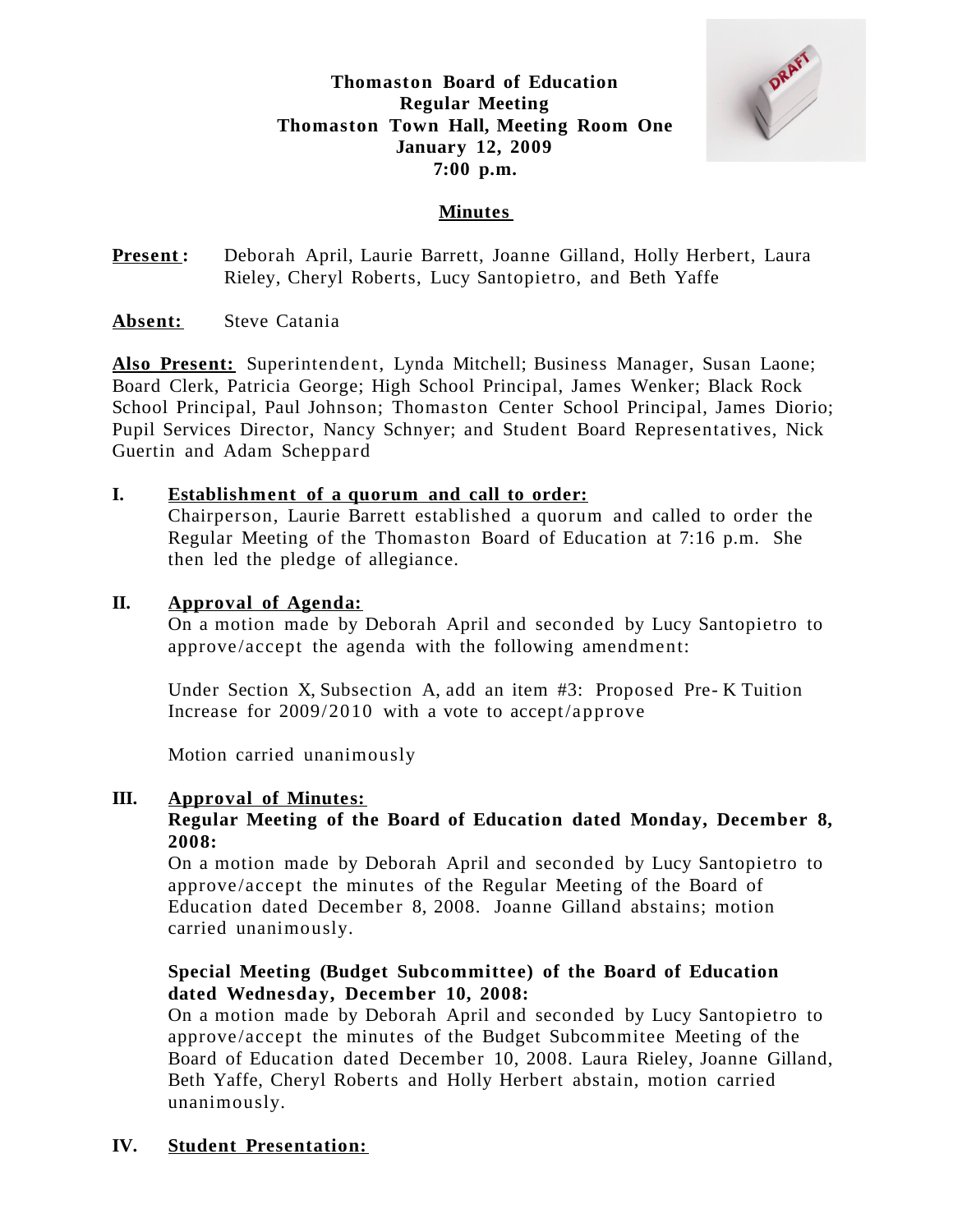# **V. Public Participation:**

Mr. David Colavecchio 52 Lynnrich West Thomaston, CT

# History:

A budget subcommittee meeting was held at 6:00 p.m. and concluded at 7:10 p.m.

The Board Chair asked for public participation comments during the regular meeting

which followed immediately and Mr. David Colavecchio commented.

Mr. Colavecchio stated that as far as he was concerned, there is nowhere to cut.

# **VI. Communications:**

 $A - G$ :

On a motion made by Beth Yaffe and seconded by Deborah April to approve /accept Communications A- G as presented; motion carried unanimously.

## **VII. School Principals and Pupil Services Director's Reports:**

A. High School Principal, James Wenker

• In an effort to continually raise standards at the high school, Principal Wenker offered several changes that he would like to institute upon Board approval. These changes would occur in the honor roll system, athletic eligibility with regards to grades and curriculum. Mr. Wenker explained in detail the changes that would be made in each of these areas. The Board amended the agenda to include a vote to accept/approve the changes as presented. On a motion made by Lucy Santopietro and seconded by Deborah April to approve/accept Principal Wenker's changes as presented; motion carried unanimously.

## B. Pupil Services Director, Nancy Schnyer

- Ms. Schnyer reiterated information contained within her written report and publicly congratulated Ms. Kelly Dube for her involvement in the ECERS assessment and her work toward NAEYC accreditation.
- C. Black Rock School Principal, Paul Johnson
	- At last month's Board meeting, Paul Johnson distributed a report compiled by Pam Sangster from Education Connection. She had spent time in each of the schools talking with people who were associated with technology. Mr. Johnson asked to have the Board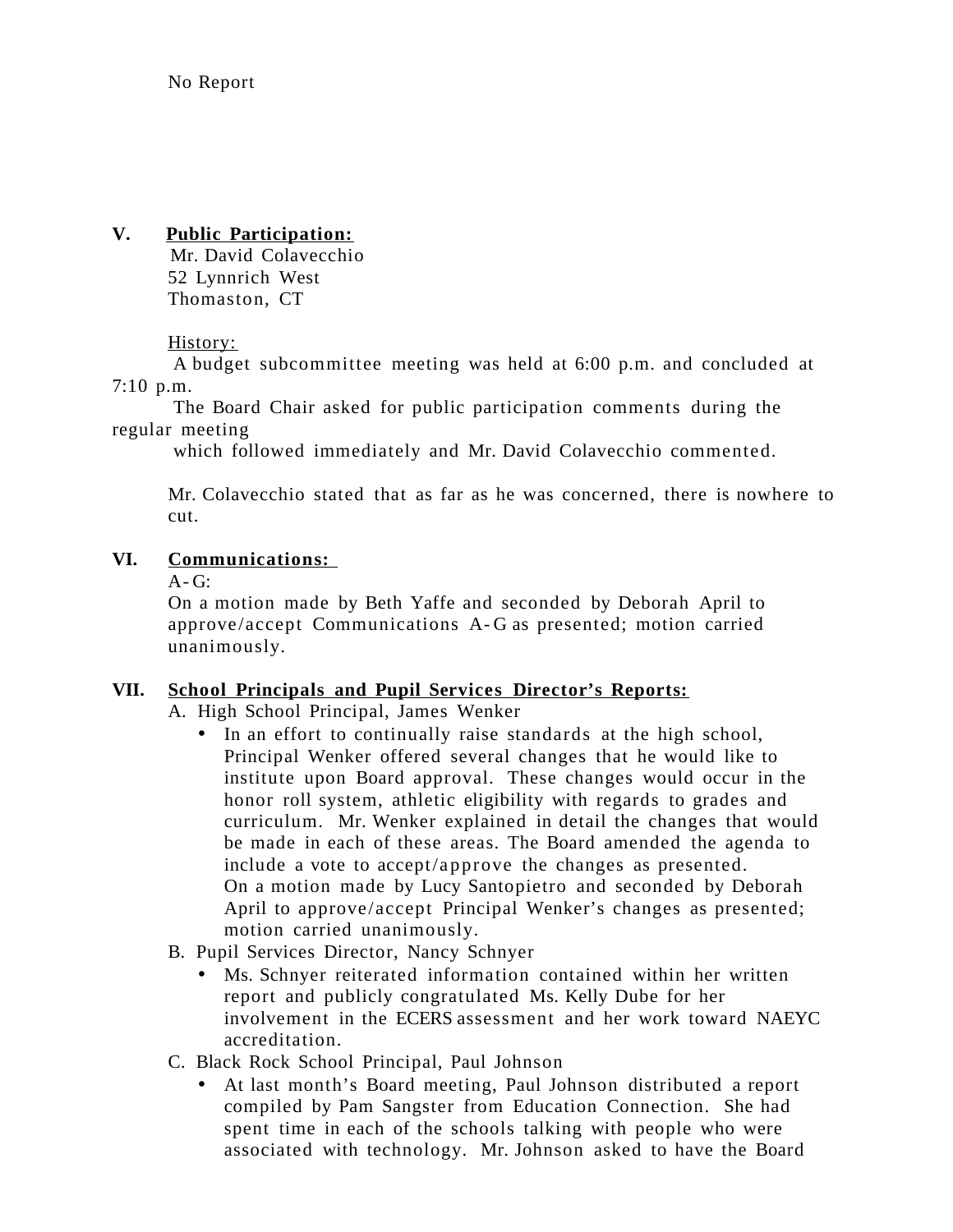review the report and that it be put on the February agenda for further discussion.

- Faculty member, Lynda Blethen received an \$800 field trip grant from Target which will allow the entire first grade to visit the Indian Museum in Bristol.
- A \$200 check was received from the International Bluegrass Music Association to help pay for the Phil Rosenthal concert which was held at the school in November.
- D. Thomaston Center School Principal, James Diorio

Mr. Diorio noted the following:

- Casting has been completed for "Willy Wonka and the Chocolate Factory"
- The electrical bid has been accepted
- The ventilation system is in the process of being hooked up at this time
- Doug Craig, the technology teacher, continues to meet monthly with teachers to update their computer skills
- Mr. Diorio meets with team leaders on a monthly basis

# **VIII. Superintendent's Report:**

- A. Employee of the Month/Ellen Chizinski: Superintendent Mitchell provided a few words regarding the employee of the month, Ellen Chizinski. Some of Ms. Chizinski's attributes as noted by Ms. Mitchell included that she is an excellent teacher, gives 100%, has a positive demeanor, and is a great coordinator. She then deferred to Nancy Schnyer who also provided positive comments on Ms. Chizinski's behalf.
- B. Student of the Month/Connor Hackert: Superintendent Mitchell remarked that Connor has an impressive resume and that his academic accomplishments are as high as you can get, noting that he is third in his class.

## **IX. Student Representatives' Reports:**

Nick Guertin:

Nick spoke regarding the recent food drive, mid- terms and the upcoming spirit week which includes a pep rally and senior class versus faculty basketball game. In addition, he noted that the senior class sponsored an alumni basketball game over Christmas break in which the proceeds of approximately \$1,000 where split between the Danny Abbott Memorial Fund and the class treasury.

## Adam Scheppard:

Adam noted that a scheduled February field trip included visiting the homes of Mark Twain and Harriet Beecher Stowe with a May or June field trip scheduled for Six Flags. He noted that class standings are up over \$1500 mainly due to the money earned from class rings. He also added that the class is beginning to collect money from class dues in the amount of \$30 per student and that a school- wide open gym will be held in March. Additionally, a new service project/fundraiser, "Soles for Souls", which takes donations to purchase shoes for those in need around the world has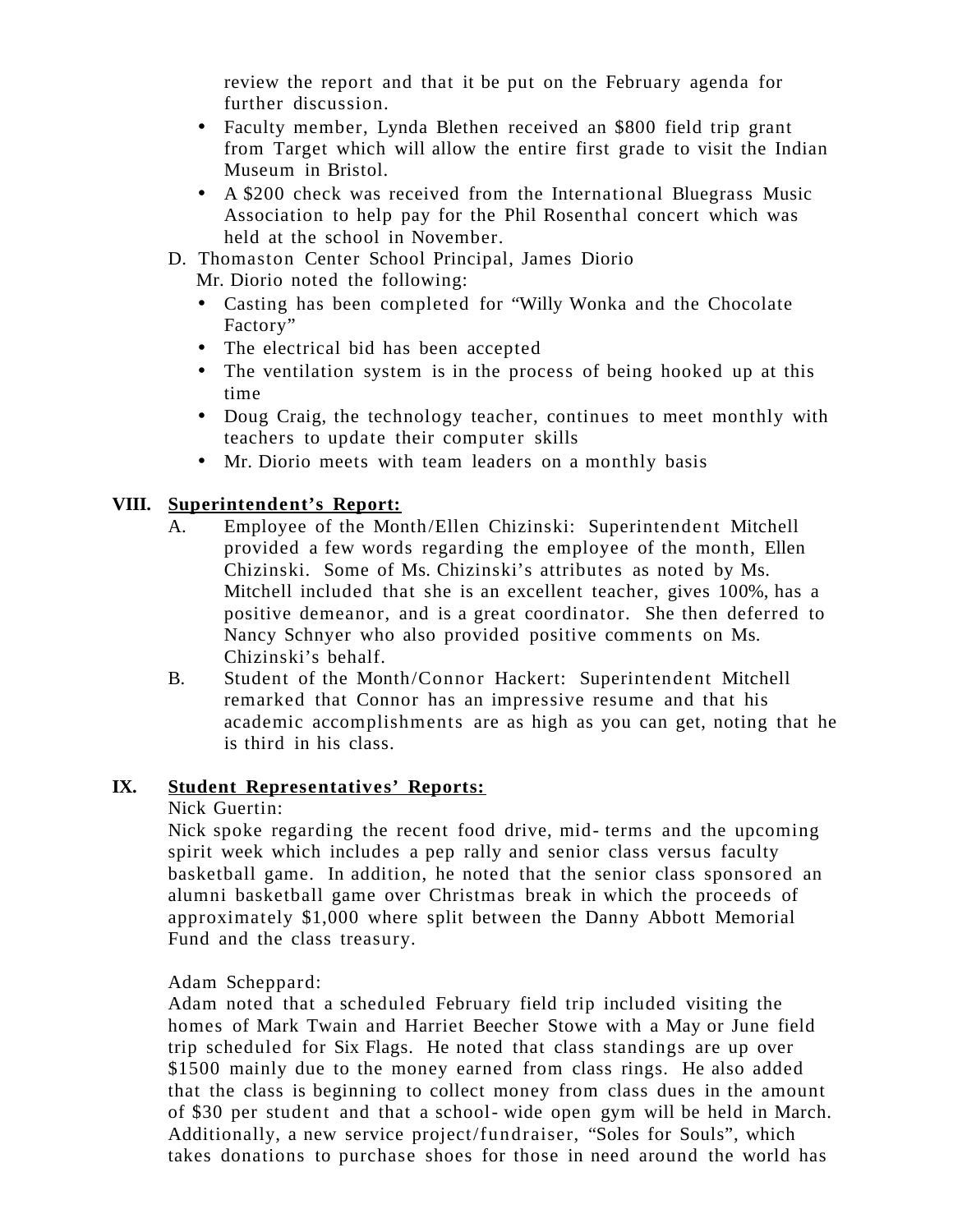been implemented. The company will return forty percent of the profits to the class. He concluded by stating that they are currently organizing a town- wide dinner where the proceeds will be contributed to the Children's Hospital of Connecticut.

# **X. Standing Committee Reports:**

# A. Budget:

1 & 2 On a motion made by Lucy Santopietro and seconded by Deborah April to approve/accept the budget expenditures and monthly transfers as presented. Motion carried unanimously. 3. Proposed Pre- K Tuition for 2009/2010

On a motion made by Joanne Gilland and seconded by Deborah April to approve /accept the proposed Pre- K tuition increases as noted below:

2 ½ days per week per year \$1,152 3 ½ days per week per year \$1,456 5 ½ days per week per year \$1,770

Motion carried unanimously

B. Curriculum/Instruction:

1. Refer to Principal Wenker's report under Section VII., subsection A.

- C. Maintenance /Facilities: Shovel Ready Projects Superintendent Mitchell met with First Selectman Maura Martin, Henry Osoweicki, and others in order for Ms. Martin to prepare Shovel Ready Projects as invited by the governor.
- D. Technology: No report
- E. Personnel:

Superintendent's Evaluation

Evaluation forms were distributed to each Board member to use as a possible tool in completing the Superintendent's evaluation. An anticipated Executive Session has been scheduled for the February Board meeting to begin the evaluation process. At that time, Ms. Mitchell will provide the Board with a report concerning her goals and projects and areas that need work.

- F. Transportation: No report
- G. Athletics: No report